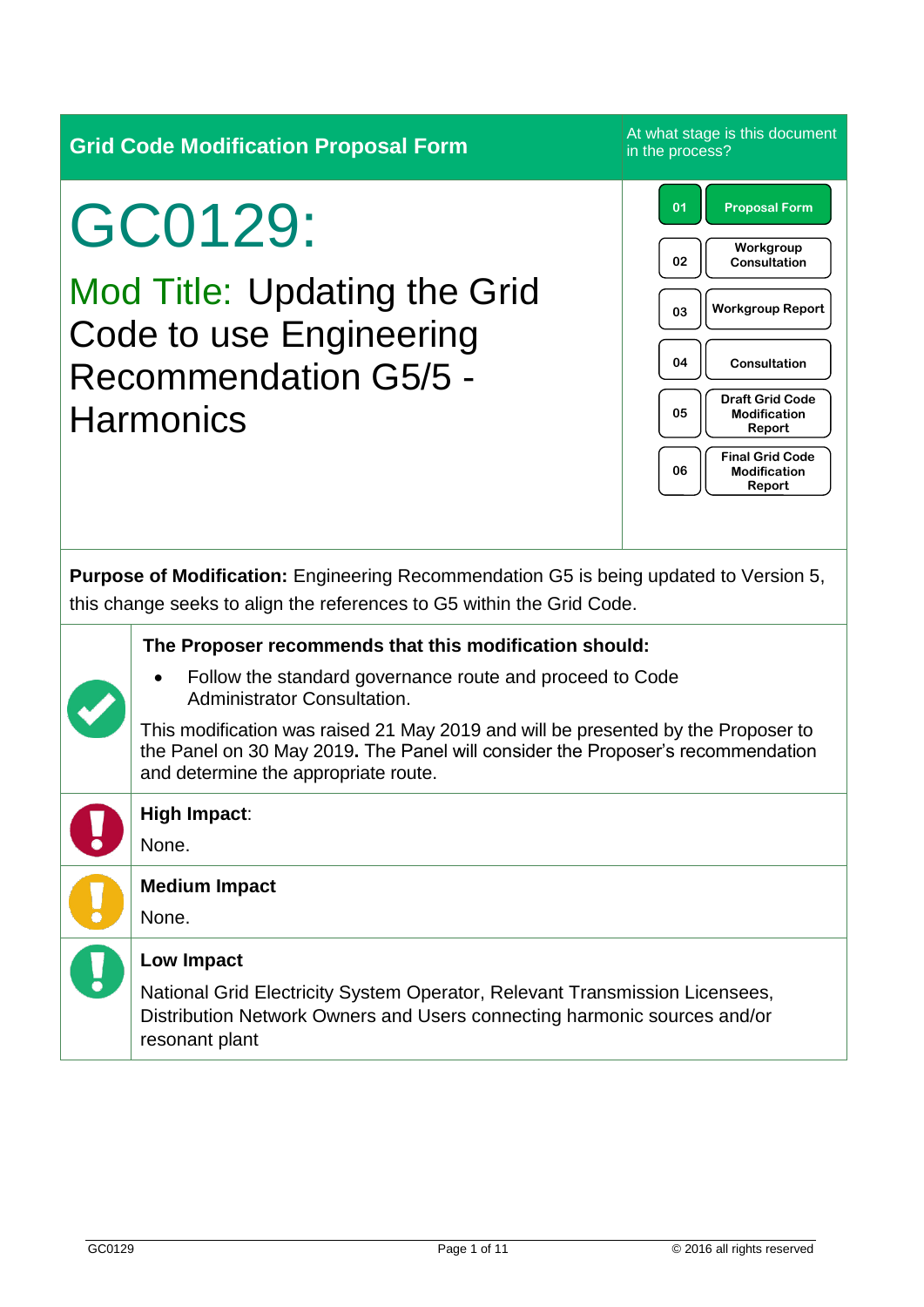#### **Contents**

- **1 Summary 4**
- **2 Governance 5**
- **3 Why Change? 6**
- **4 Code Specific Matters 6**
- **5 Solution 6**
- **6 Impacts & Other Considerations 7**
- **7 Relevant Objectives 7**
- **8 Implementation 8**
- **9 Legal Text 8**
- **10 Recommendations 11**

#### **Timetable**

#### **The Code Administrator recommends the following timetable:**

| <b>Consideration by the Grid Code Review Panel</b>               | 30 May 2019                |
|------------------------------------------------------------------|----------------------------|
| Code Administrator Consultation Report issued to<br>the Industry | w/c 3 June 2019            |
| Draft Final Modification Report presented to Panel               | 30 July 2019               |
| <b>Modification Panel decision</b>                               | 30 July 2019               |
| Final Modification Report issued to the Authority                | w/c 12 August<br>2019      |
| Decision implemented in Grid Code                                | $w/c$ 30<br>September 2019 |

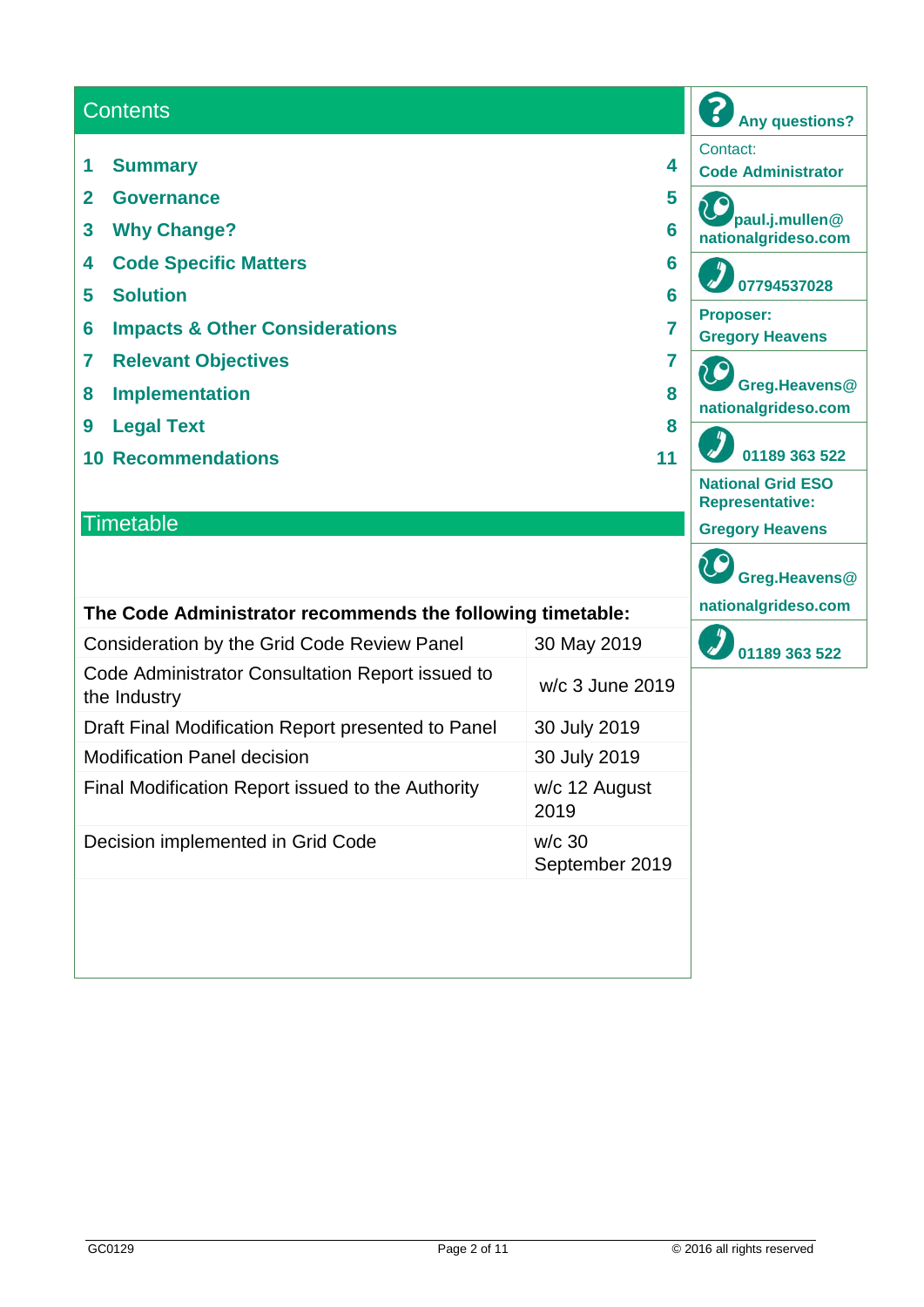Proposer Details

| <b>Details of Proposer:</b><br>(Organisation Name)                                                  | <b>National Grid Electricity System Operator</b> |
|-----------------------------------------------------------------------------------------------------|--------------------------------------------------|
| Capacity in which the Grid Code<br>Modification Proposal is being<br>proposed:<br>(e.g. CUSC Party) | The Company                                      |
| <b>Details of Proposer's</b><br><b>Representative:</b>                                              |                                                  |
| Name:                                                                                               | <b>Gregory Heavens</b>                           |
| Organisation:                                                                                       | <b>National Grid ESO</b>                         |
| Telephone Number:                                                                                   | 01189 363 522                                    |
| Email Address:                                                                                      | Greg.Heavens@nationalgrideso.com                 |
| <b>Details of Representative's</b><br>Alternate:                                                    |                                                  |
| Name:                                                                                               | <b>Robert Wilson</b>                             |
| Organisation:                                                                                       | <b>National Grid ESO</b>                         |
| Telephone Number:                                                                                   | 07799 656402                                     |
| Email Address:                                                                                      | Robert.Wilson2@nationalgrideso.com               |
| <b>Attachments (Yes/No):</b>                                                                        |                                                  |
| <b>No</b>                                                                                           |                                                  |

# Impact on Core Industry Documentation.

*Please mark the relevant boxes with an "x" and provide any supporting information*

| X |  |
|---|--|
|   |  |
|   |  |
|   |  |
|   |  |

This modification is being made along with the update to Engineering Recommendation G5 and the corresponding change to the Distribution Code (DCode).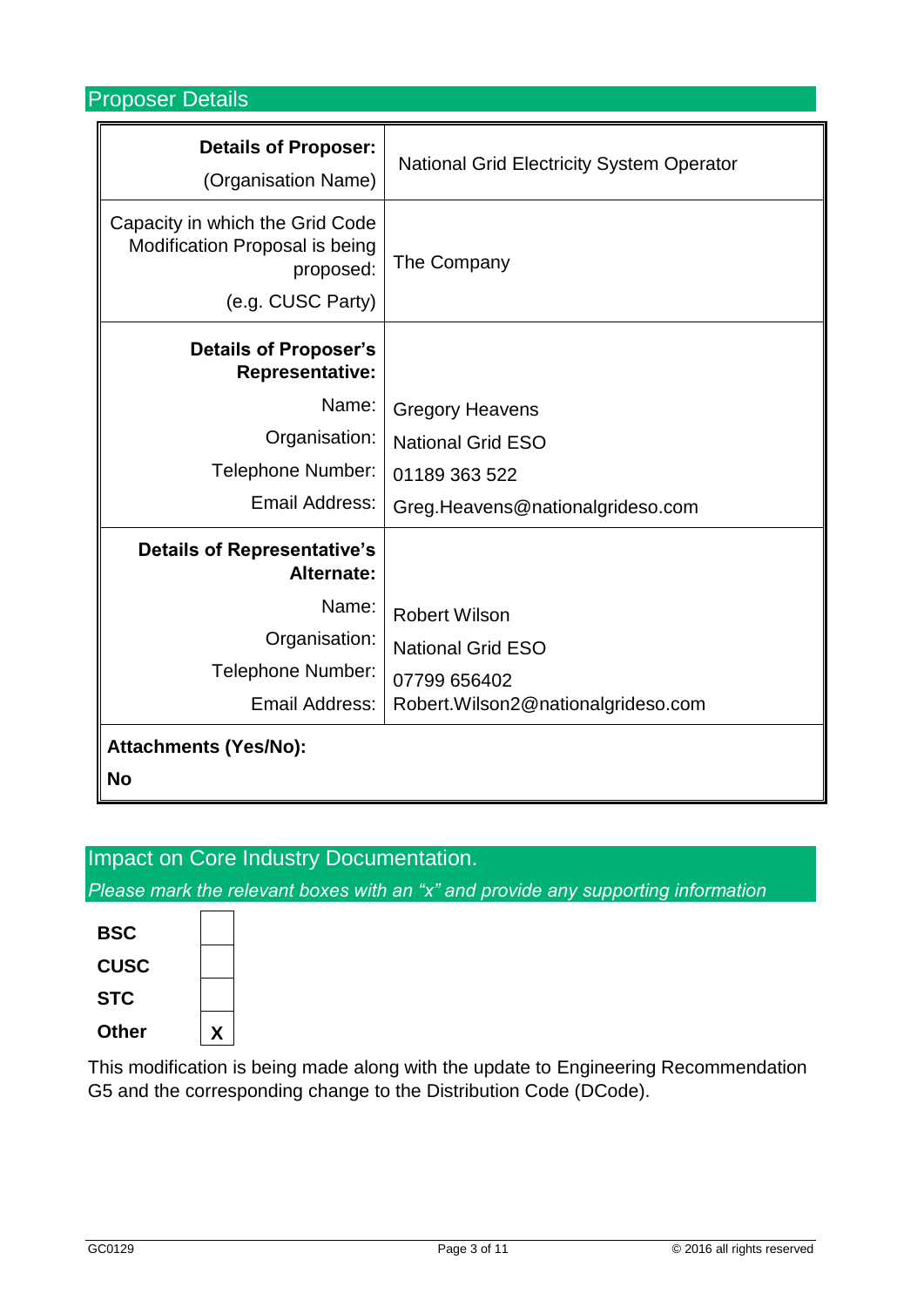## **1 Summary**

## **Defect**

The Distribution Code Review Panel (DCRP) has recently held a consultation to update Engineering Recommendation (EREC) G5 to issue 5 (G5/5). EREC G5 defines planning levels and compatibility levels for the assessment of voltage distortion from User's equipment and installations with harmonic emission to be connected to transmission systems and distribution networks in the United Kingdom.

The Grid Code references EREC G5 issue 4 (G5/4) in several places; this modification seeks to align the references to G5 to issue 5.

#### **What**

EREC G5 has been modified as outlined below, this list is taken from the DCode's Consultation on G5:

*Planning and compatibility levels for individual harmonics have been revised, while keeping the planning and compatibility levels for voltage total harmonic distortion (THD) the same as G5 Issue 4 (G5/4). As a result for some harmonics these levels have increased. No planning or compatibility level has decreased compared to G5 Issue 4.*

- i. *Defining voltage ranges for which the tables of planning and compatibility levels are applicable. These voltage levels have been adapted to align with typical voltages in use in the UK.*
- ii. *The planning and compatibility levels are now extended to 5 kHz (the 100th harmonic). The measurement of harmonics above 2.5 kHz is at the discretion of the NO (see below for definition) facilitating the connection. It is also recommended to consider the assessment of these harmonics at the discretion of the NO.*
- iii. *Clearly defining interharmonics and revising interharmonic limits in accordance with IEC 61000-34-30, IEC 61000-4-7 and IEC 61000-2-2.*
- iv. *Revising limit for voltage notches in terms of the notch depth and duration.*
- v. *Updating the three stages of assessment. G5 Issue 5 similar to its predecessor, Issue 4, has three stages of connection process. These are Stage 1 for connection of equipment to LV, Stage 2 for connection of equipment which failed Stage 1 and any other connection to voltages below 33 kV, and Stage 3 for any other connection.*
- vi. *Stage 1 has been completely revised; it is designed for connections at LV. It is designed as a linear process such that assessments are applied in stages and substages. If a substage is passed, then the new user can connect; if the substage is failed, then the next substage of assessment is undertaken. In total there are four substages in Stage 1.*
- vii. *Stage 2 has been completely revised; it is designed for connection at voltages below 33 kV and for those new users that have failed Stage 1. It has also been designed as a linear process, such that assessments are applied in substages.*
- viii. *A new section has been added to Issue 5 that sets criteria for the connection of resonant plant, such as power factor correction capacitors to LV and voltages up to 11 kV. This ensures that the network background harmonic levels are not amplified excessively.*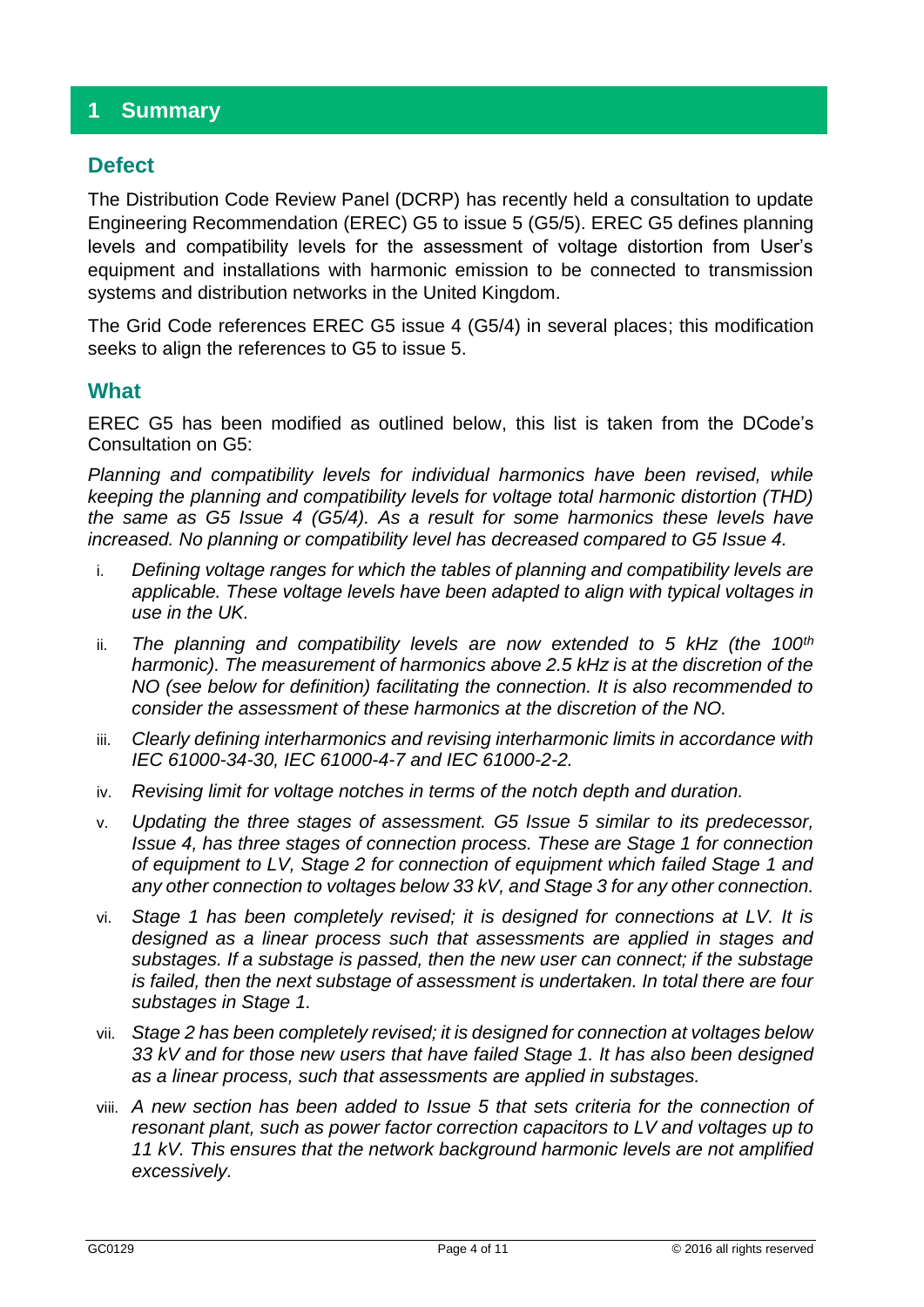- ix. *Stage 3 has been completely revised; it is designed for connections above 33 kV and for those new users that have failed Stage 2. The connection process has been clearly outlined.*
- x. *In Stage 3, the harmonic limits are based on the apportionment of the harmonic headroom. This is a major difference between G5 Issue 5 and Issue 4.*
- xi. *Defining the minimum requirement and format for harmonic specification that NO has to issue to a new user, to ensure consistency.*
- xii. *Requirement for the compliance report has been included in Issue 5 to ensure consistency.*
- xiii. *G5 Issue 4 did not provide any guidance on the concurrent connections, when two or more new users apply to connect to the network in the vicinity of each other in a short time window. G5 Issue 5 sets the connection process for such cases*

## **Why**

The changes are required to align the Grid Code and the Distribution Code with the new requirements of EREC G5/5. In addition, it is recommended that text and diagrams in EREC G5/5 should not be duplicated in the Grid Code and that the Grid Code should only signpost the reader to EREC G5/5.

#### **How**

The current baseline of the Grid Code has been reviewed for references to EREC G5/4 and Electromagnetic Compatibility Leve. Changes are being proposed based on this; please see Section 9 for more detail.

## **2 Governance**

#### **Justification for Normal Governance Procedures**

Though it could be argued that the Grid Code changes could meet the criteria for Fast-Track Self-Governance, it is proposed that this modification is made under normal governance arrangements.

The update to EREC G5 is subject to approval by the Authority (Ofgem) before publication. Choosing the Normal Governance route will allow the Authority to consider the changes to the Grid Code along with EREC G5.

#### **Requested Next Steps**

This modification should:

• Follow the normal governance route and proceed to Code Administrator **Consultation** 

The material effects of this change come from the update to EREC G5, which has been subject to both a working group and public consultation.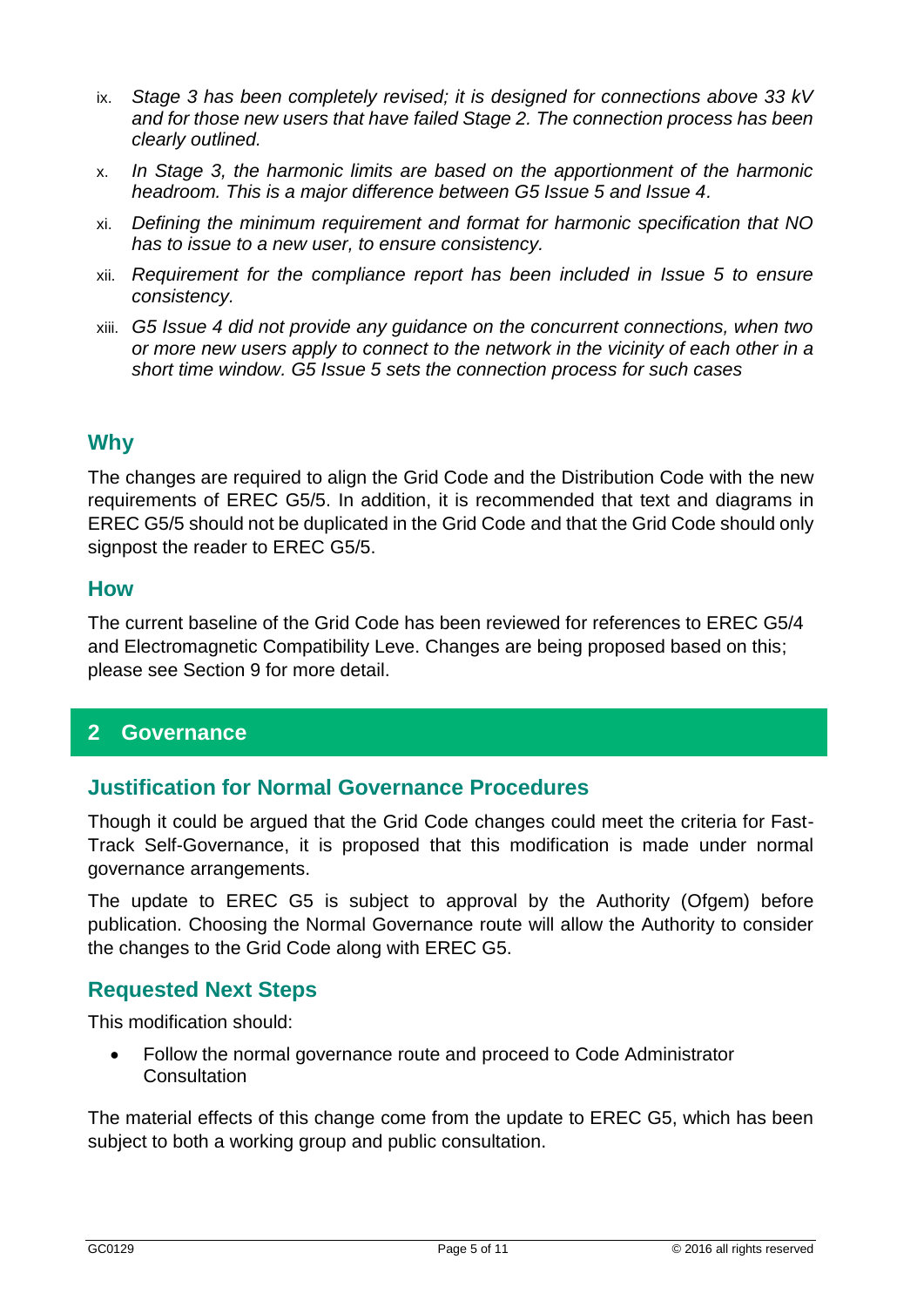## **3 Why Change?**

The Distribution Code Review Panel (DCRP) has recently held a consultation to update Engineering Recommendation (EREC) G5 to issue 5 (G5/5). EREC G5 defines planning levels and compatibility levels for the assessment of voltage distortion from Network User's equipment and installations with harmonic emission to be connected to transmission systems and distribution networks in the United Kingdom.

This modification is required to align the Grid Code and the Distribution Code with the new requirements of EREC G5/5. In addition, it is recommended that text and diagrams in EREC G5/5 should not be duplicated in the Grid Code and that the Grid Code should only signpost the reader to EREC G5/5.

## **4 Code Specific Matters**

#### **Technical Skillsets**

It is not proposed that a Workgroup is required for this modification. If a Workgroup is formed that the skill set required is likely to be:

- Grid Code Governance Procedures; and
- Harmonics caused by the connection of resonant plant and equipment.

#### **Reference Documents**

The Consultation on updating EREC G5 can be found here:

[http://dcode.org.uk/assets/files/DCode-](http://dcode.org.uk/assets/files/DCode-Consultations/2019/DCRP_19_03_PC_Consultation_Pack.zip)[Consultations/2019/DCRP\\_19\\_03\\_PC\\_Consultation\\_Pack.zip](http://dcode.org.uk/assets/files/DCode-Consultations/2019/DCRP_19_03_PC_Consultation_Pack.zip)

## **5 Solution**

It is proposed to update the references within the Grid Code to refer to EREC G5/5.

Please see Section 9 for the proposed Changes to the text of the Grid Code.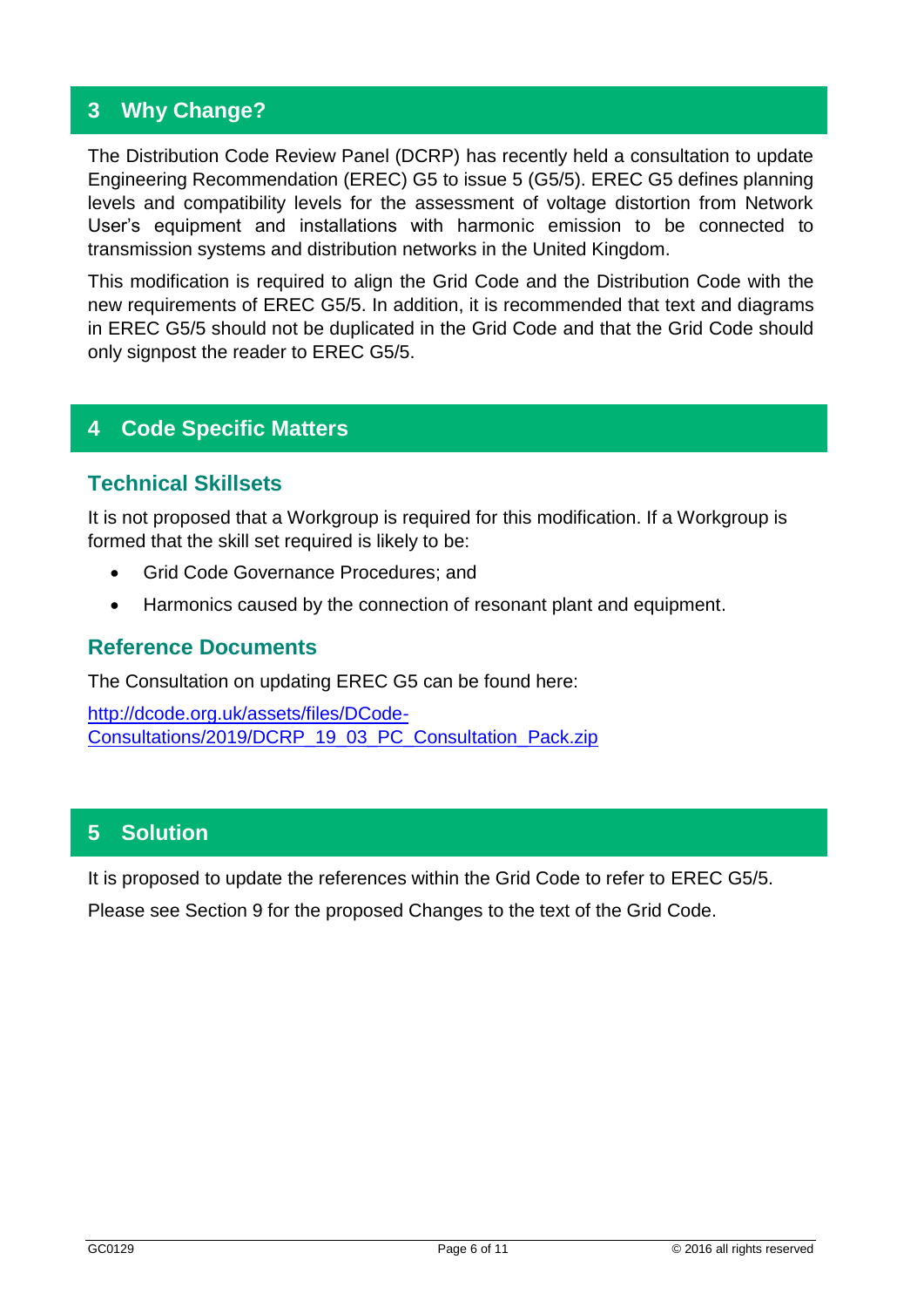## **6 Impacts & Other Considerations**

This modification is being proposed alongside the update to G5 and the change to the Distribution Code. It is proposed that these will be presented to Ofgem as a package so the changes can be considered alongside each other.

## **Does this modification impact a Significant Code Review (SCR) or other significant industry change projects, if so, how?**

This modification is not expected to impact any SCR's or other significant industry change projects or other Consumers directly.

#### **Consumer Impacts**

This modification is not expected to impact Consumers directly.

## **7 Relevant Objectives**

## Impact of the modification on the Applicable Grid Code Objectives:

| <b>Relevant Objective</b>                                                                                                                                                                                                                                                                                                                                                           | Identified impact |
|-------------------------------------------------------------------------------------------------------------------------------------------------------------------------------------------------------------------------------------------------------------------------------------------------------------------------------------------------------------------------------------|-------------------|
| (a) To permit the development, maintenance and operation of an<br>efficient, coordinated and economical system for the<br>transmission of electricity                                                                                                                                                                                                                               | Positive          |
| (b) Facilitating effective competition in the generation and supply<br>of electricity (and without limiting the foregoing, to facilitate<br>the national electricity transmission system being made<br>available to persons authorised to supply or generate<br>electricity on terms which neither prevent nor restrict<br>competition in the supply or generation of electricity); | <b>None</b>       |
| (c) Subject to sub-paragraphs (i) and (ii), to promote the security<br>and efficiency of the electricity generation, transmission and<br>distribution systems in the national electricity transmission<br>system operator area taken as a whole;                                                                                                                                    | Positive          |
| (d) To efficiently discharge the obligations imposed upon the<br>licensee by this license and to comply with the Electricity<br>Regulation and any relevant legally binding decisions of the<br>European Commission and/or the Agency; and                                                                                                                                          | <b>None</b>       |
| (e) To promote efficiency in the implementation and<br>administration of the Grid Code arrangements                                                                                                                                                                                                                                                                                 | <b>None</b>       |

Updating the Grid Code concurrently with the EREC G5 and the Distribution Code changes will align the GB framework. This should lead to an efficient, coordinated solution.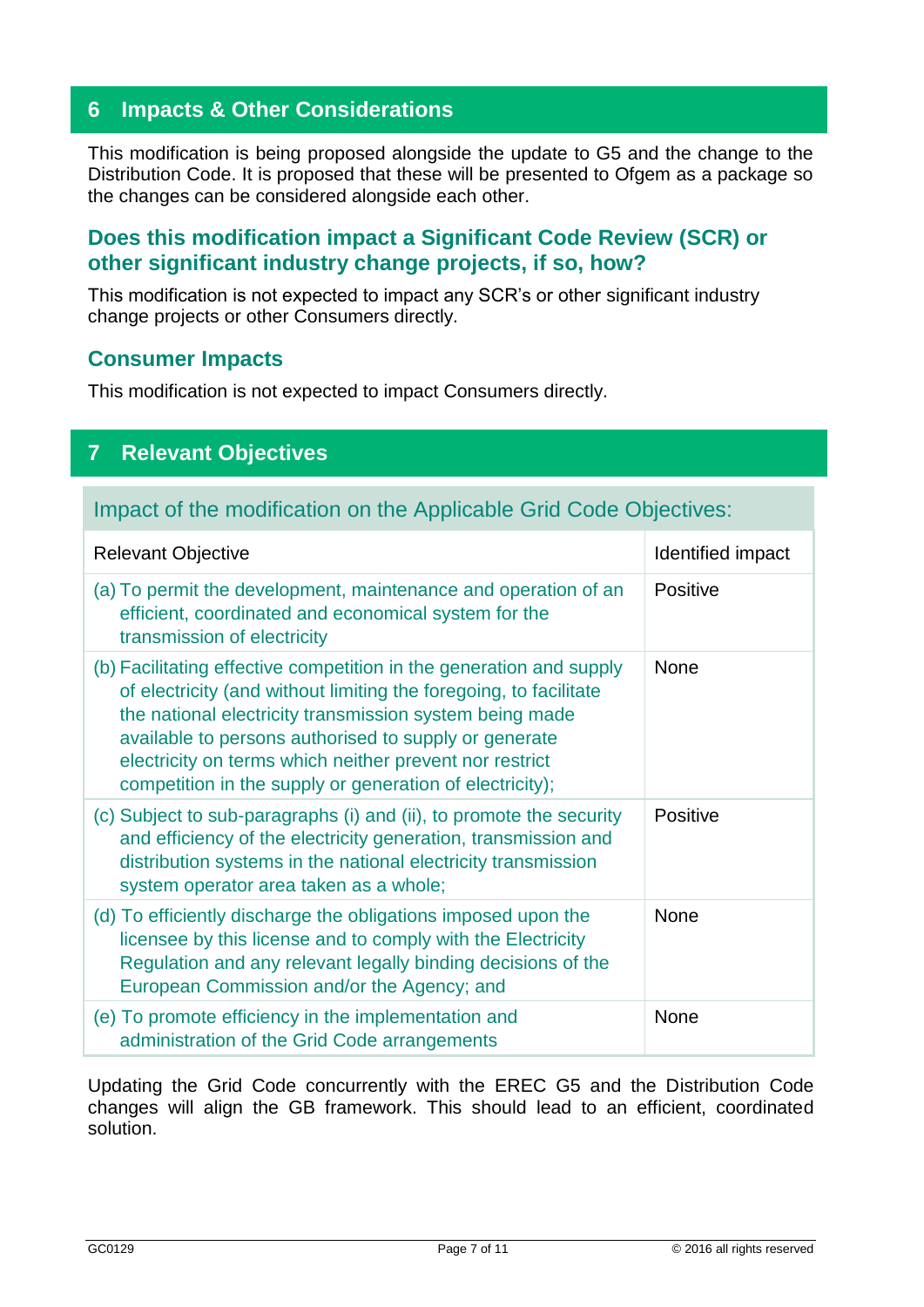## **8 Implementation**

It is proposed that this modification should be implemented concurrently with the changes to EREC G5 and the Distribution Code.

No costs are foreseen in relation to the implementation of this Grid Code Modification.

## **9 Legal Text**

This modification will update the Grid Code with the following changes:

| <b>Section</b>                                                | <b>Defect</b>                                                                                            |
|---------------------------------------------------------------|----------------------------------------------------------------------------------------------------------|
| <b>Glossary and Definitions</b>                               |                                                                                                          |
| <b>Electromagnetic Compatibility</b><br>Level                 | Has the meaning set out in<br><b>Engineering Recommendation</b><br>G5Engineering Recommendation<br>G5/4. |
| <b>Engineering Recommendation</b><br>G <sub>5</sub>           | <b>Means Engineering Recommendation</b><br>G5/5.                                                         |
| <b>Planning Code</b>                                          |                                                                                                          |
| <b>APPENDIX C - TECHNICAL AND</b><br><b>DESIGN CRITERIA</b>   | <b>ER G5/4</b><br>(Supported by ACE Report No.73)                                                        |
| <b>PART 1 - SHETL's TECHNICAL</b><br>AND DESIGN CRITERIA      |                                                                                                          |
| Item 6                                                        |                                                                                                          |
| APPENDIX C - TECHNICAL AND<br><b>DESIGN CRITERIA</b>          | <b>ER G5/4</b><br>(Supported by ACE Report No.73)                                                        |
| <b>PART 2 - SPT's TECHNICAL</b><br><b>AND DESIGN CRITERIA</b> |                                                                                                          |
| Item 6                                                        |                                                                                                          |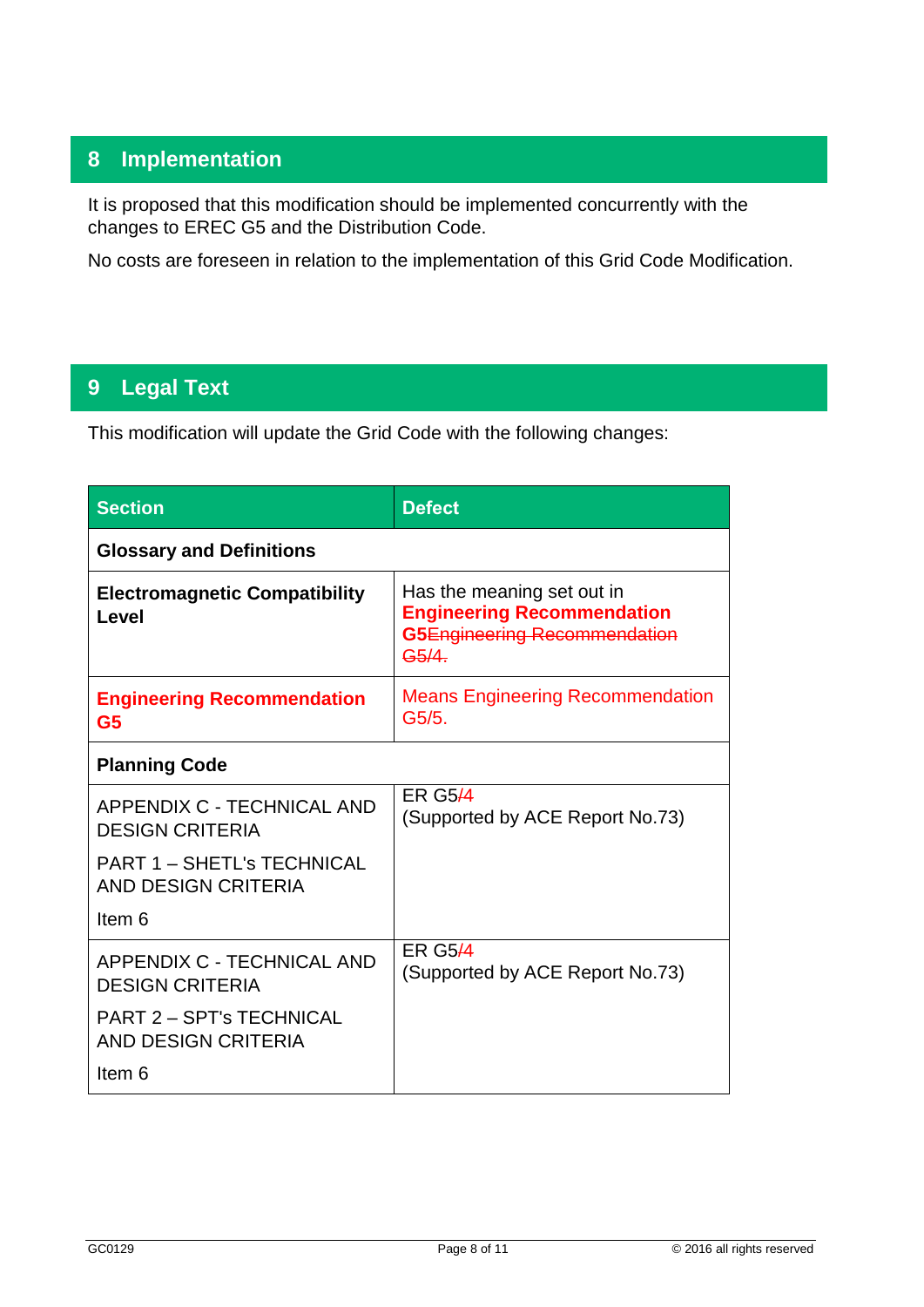| <b>APPENDIX E - OFFSHORE</b><br><b>TRANSMISSION SYSTEM AND</b><br><b>OTSDUW PLANT AND</b><br>APPARATUS TECHNICAL AND<br><b>DESIGN CRITERIA</b><br>Item <sub>3</sub> | <b>ER G5/4</b>                                                                                                                                                                                                                                                                                                                                                                                                                                                                                                                                                                                                                                                                                                                                                                                                                                                                                                                                                                                                                                                                                                                                                                                                                                                                                   |
|---------------------------------------------------------------------------------------------------------------------------------------------------------------------|--------------------------------------------------------------------------------------------------------------------------------------------------------------------------------------------------------------------------------------------------------------------------------------------------------------------------------------------------------------------------------------------------------------------------------------------------------------------------------------------------------------------------------------------------------------------------------------------------------------------------------------------------------------------------------------------------------------------------------------------------------------------------------------------------------------------------------------------------------------------------------------------------------------------------------------------------------------------------------------------------------------------------------------------------------------------------------------------------------------------------------------------------------------------------------------------------------------------------------------------------------------------------------------------------|
| <b>Connection Conditions</b>                                                                                                                                        |                                                                                                                                                                                                                                                                                                                                                                                                                                                                                                                                                                                                                                                                                                                                                                                                                                                                                                                                                                                                                                                                                                                                                                                                                                                                                                  |
| CC.6.1.5                                                                                                                                                            | The Electromagnetic Compatibility<br><b>Levels</b> for harmonic distortion on the<br><b>Onshore Transmission System from</b><br>all sources under both Planned<br><b>Outage</b> and fault outage conditions,<br>(unless abnormal conditions prevail)<br>shall comply with the levels shown in<br>the tables of Appendix A of<br><b>Engineering Recommendation</b><br>G5/4<br><b>Engineering Recommendation G5/4</b><br>contains planning criteria which The<br><b>Company</b> will apply to the connection<br>of non-linear Load to the National<br><b>Electricity Transmission System,</b><br>which may result in harmonic emission<br>limits being specified for these Loads<br>in the relevant Bilateral Agreement.<br>The application of the planning criteria<br>will take into account the position of<br><b>GB Code and EU Code Users' Plant</b><br>and Apparatus (and OTSDUW Plant<br>and Apparatus) in relation to<br>harmonic emissions. GB Code Users<br>must ensure that connection of<br>distorting loads to their User Systems<br>do not cause any harmonic emission<br>limits specified in the Bilateral<br>Agreement, or where no such limits<br>are specified, the relevant planning<br>levels specified in <b>Engineering</b><br><b>Recommendation G5/4 to be</b><br>exceeded. |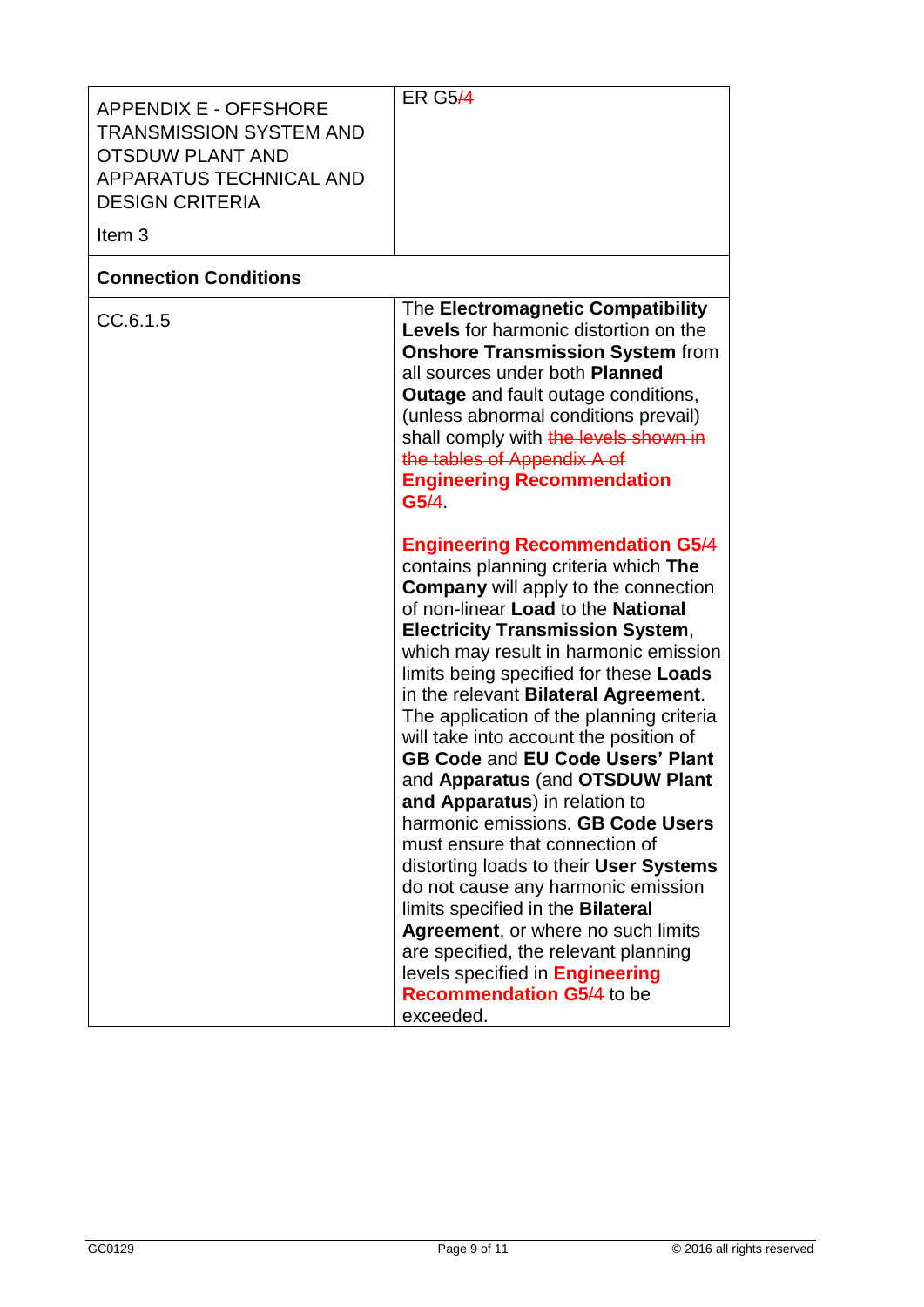| <b>European Connection Conditions</b> |                                                                                                                                                                                                                                                                                                                                                                                                                                                                                                                                                                                                                                                                                                                                                                                                                                                                                                                                    |
|---------------------------------------|------------------------------------------------------------------------------------------------------------------------------------------------------------------------------------------------------------------------------------------------------------------------------------------------------------------------------------------------------------------------------------------------------------------------------------------------------------------------------------------------------------------------------------------------------------------------------------------------------------------------------------------------------------------------------------------------------------------------------------------------------------------------------------------------------------------------------------------------------------------------------------------------------------------------------------|
| ECC.6.1.5                             | The Electromagnetic Compatibility<br><b>Levels</b> for harmonic distortion on the<br><b>Onshore Transmission System from</b><br>all sources under both <b>Planned</b><br><b>Outage</b> and fault outage conditions,<br>(unless abnormal conditions prevail)<br>shall comply with the levels shown in<br>the tables of Appendix A of<br><b>Engineering Recommendation</b><br>G5/4                                                                                                                                                                                                                                                                                                                                                                                                                                                                                                                                                   |
|                                       | <b>Engineering Recommendation G5/4</b><br>contains planning criteria which The<br><b>Company</b> will apply to the connection<br>of non-linear Load to the National<br><b>Electricity Transmission System,</b><br>which may result in harmonic emission<br>limits being specified for these Loads<br>in the relevant <b>Bilateral Agreement</b> .<br>The application of the planning criteria<br>will take into account the position of<br><b>GB Code and EU Code Users' Plant</b><br>and Apparatus (and OTSDUW Plant<br>and Apparatus) in relation to<br>harmonic emissions. GB Code Users<br>must ensure that connection of<br>distorting loads to their User Systems<br>do not cause any harmonic emission<br>limits specified in the Bilateral<br><b>Agreement, or where no such limits</b><br>are specified, the relevant planning<br>levels specified in <b>Engineering</b><br><b>Recommendation G5/4 to be</b><br>exceeded. |
| <b>Operating Code No. 5</b>           |                                                                                                                                                                                                                                                                                                                                                                                                                                                                                                                                                                                                                                                                                                                                                                                                                                                                                                                                    |
| OC5.5.4<br><b>Harmonic Content</b>    | CC.6.1.5(a) or ECC.6.1.5(a)<br>Measured harmonic emissions do not<br>exceed the limits specified in the<br><b>Bilateral Agreement or where no</b><br>such limits are specified, the relevant<br>planning level specified in<br><b>Engineering Recommendation</b><br>G5 <del>G5/4</del>                                                                                                                                                                                                                                                                                                                                                                                                                                                                                                                                                                                                                                             |